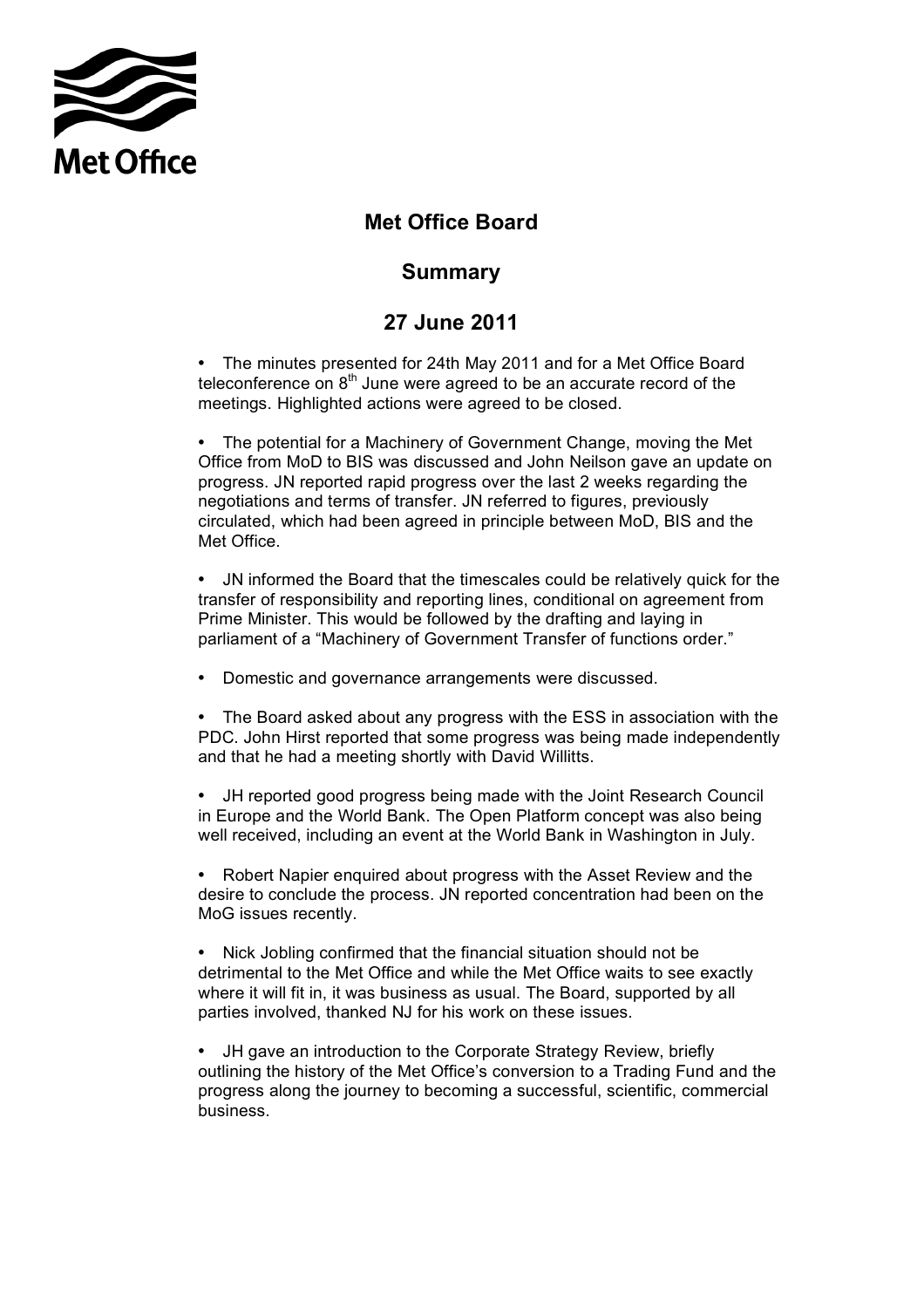

 • Arwel Griffiths (Director of Business Development) gave a presentation on the historic position and commercial opportunities.

 partnership and model in further detail. • JH talked about partnerships, both existing and future opportunities. The Board discussed the Environmental Science to Service developing

 • David Young (Chief Information Officer) gave a presentation on Technology opportunities.

• The Board discussed the issues and future strategy in detail.

 • The Board reviewed and approved the corporate risk register, noting it was a live document and regularly updated. Some areas for future consideration or inclusion were discussed.

 over recent years in 'opening up' the Met Office and developing opportunities • In summary the Board offered their congratulations for the progress made for the future.

 involvement in Afghanistan. The Board discussed the work and the strategic • Rob Seaman gave a restricted presentation on the Met Office partnerships with FCO and DfID,

• The Chief Executive, John Hirst, delivered his report to the Board.

 • JH related the various Communications work going on, noting that more had been positive, including the recent Financial Times Magazine, than negative.

• JH reported the important work done by the international team, including the recent WMO Congress and Executive Council, allowing the UK to deliver the best value for money and giving the work of the Met Office led Continuous Improvement Team as an example of this.

 • JH also informed the Board that the Met Office was continuing to work with DfT regarding the need for increased observational network (LIDAR) and other development needs for Volcanic Ash.

• JH reviewed his forthcoming visit to the World Bank in Washington.

 • The Board discussed the recent visit by Christina Scott, Director of the Civil Contingencies Secretariat and members of her team. This was a successful visit and JH explained the support CCS offered for Natural Hazard Partnership.

• Chief Financial Office, Nick Jobling, delivered the finance report for AP02.